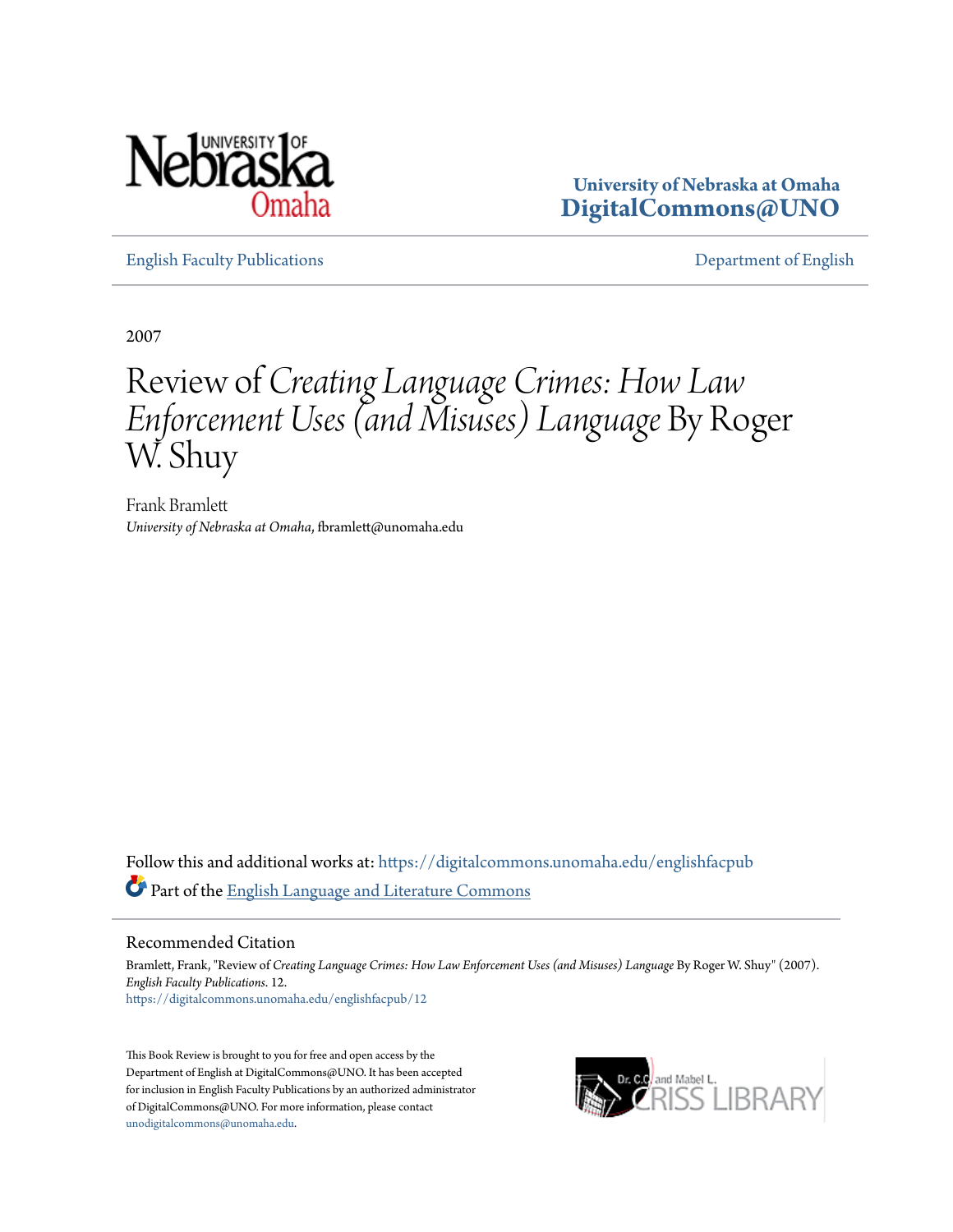#### 304 american speech 82.3 (2007)

## FORENSIC LINGUISTICS AND THE UNDERCOVER DISCOURSE BLUES<sup>1</sup>

*Creating Language Crimes: How Law Enforcement Uses (and Misuses) Language* By Roger W. Shuy Oxford: Oxford University Press, 2005. Pp. xiv + 194.

> Reviewed by frank bramlett, *University of Nebraska at Omaha*

As he states in his preface, Shuy draws on his 30+ years as a linguistics professor at Georgetown University and his 25+ years as an expert witness and legal consultant to create this text that spans the mundane and the riveting, the commonplace and the esoterica of forensic linguistics. In so doing, his book "describes twelve actual cases in which alleged crimes were actually created by the use of various conversational strategies employed by law enforcement and its representatives, where no such crime is actually indicated by the language evidence" (12). When we read the transcripts associated with these cases, we often find that the linguistic evidence exonerates the suspect and implicates bad behavior on the part of the investigators and cooperating witnesses. Divided into four sections, *Creating Language Crimes* addresses general legal and discourse concepts, explores linguistic elements of undercover work, and raises implications for police investigators, lawyers, and linguists alike.

Part 1, "Language Crimes, Conversational Strategies, and Language Power," orients the reader to the contexts of police investigation strategies, a few discourse analysis basics, and eleven "conversational strategies" used in procuring evidence for the prosecution. Shuy defines language crimes as those illegal activities "accomplished only through talk . . . [:] bribery, solicitation to murder, sex solicitation, perjury," and so on (6). Chapter 2 identifies the eleven conversational strategies that Shuy locates in the transcripts he has analyzed. These include, among others, the use of ambiguity  $(15)$ , camouflaging the illegality (24), ignoring the target when he says no (26), and withholding crucial information from the target  $(27)$ . Chapter 3 discusses power and the roles of speakers, claiming that "although there is no physical hitting or shoving going on, disguised or covert language power can produce a similar form of bullying" (35). This perspective of linguistic misbehavior effectively sets the stage for the remaining chapters, all of which explore linguistic bullying in the name of justice.

Part 2, "Uses by Cooperating Witnesses," investigates seven cases in which undercover cooperating witnesses record conversations with targets or suspects to procure evidence for law enforcement officials against said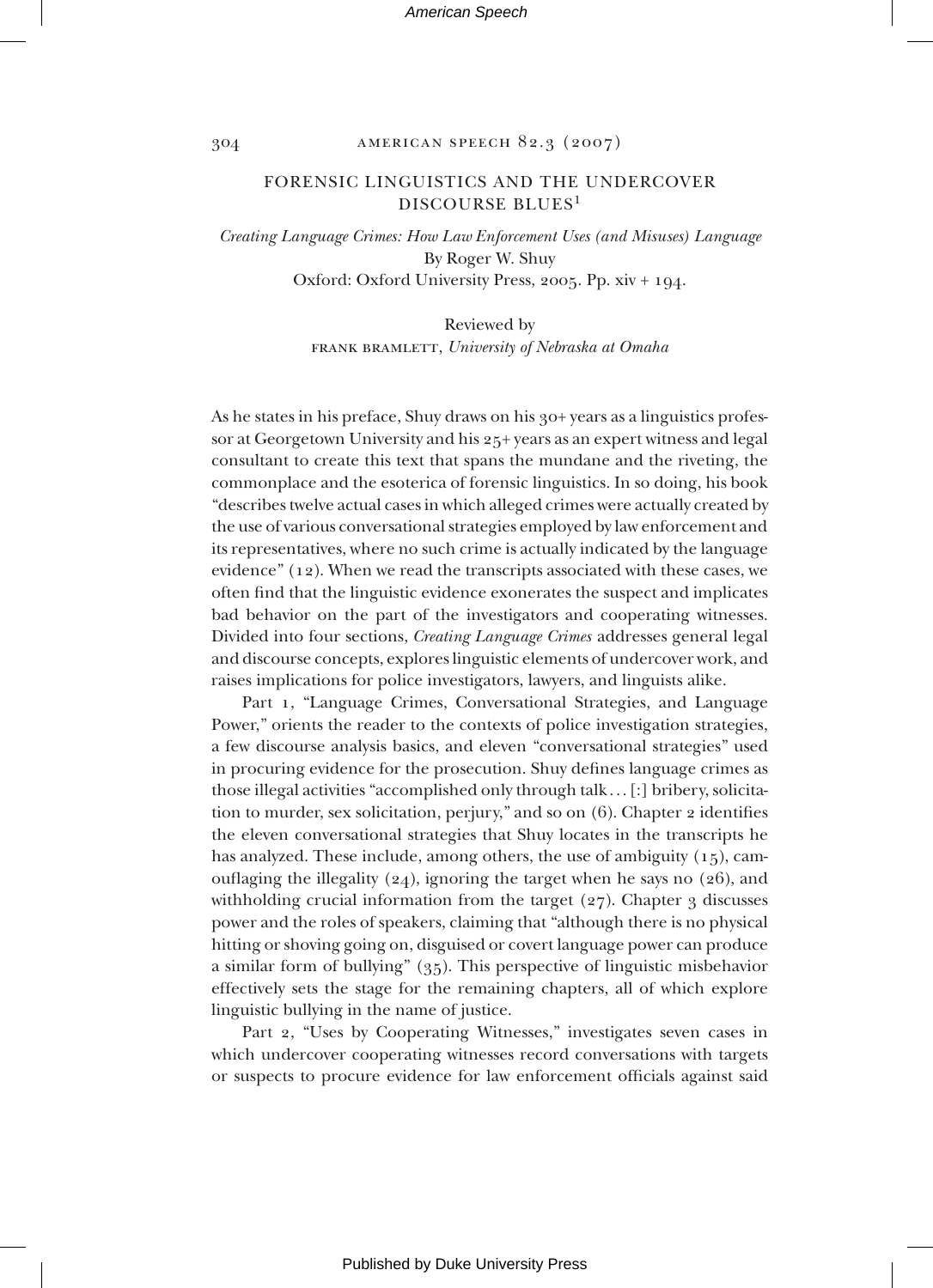#### *Reviews* 305

suspect. In general, these cooperating witnesses are themselves in trouble with the law, and they agree to get the goods on another suspect in exchange for leniency when their own trials begin. For example, chapter 6 recounts a stolen property case in which an admitted methamphetamine maker agrees to tape-record conversations with an alleged supplier of nasal decongestant in order to help convict both the supplier and one of his employees. The conversational strategies discussed are interrupting, overlapping, lying, not taking no for an answer, and representing illegality differently to separate targets (59).

Part 3, "Uses by Law Enforcement Officers," turns to five cases in which agents of the law themselves use conversational strategies to nail the conviction rather than to understand the truth of the case. A particularly intriguing chapter, "An Undercover Policeman Uses Ambiguity, Hit and Run, Interrupting, Scripting, and Refusal to Take 'No' for an Answer in a Solicitation to Murder Case: *The Crown v. Mohammed Arshad*," involves not just an undercover officer covertly recording conversations but also fascinatingly complex moments of intercultural expectations and confusion. The suspect is a Pakistani man living in Scotland with his family, and when he finds out that one of his daughters is to marry a man without following traditional dating practices, he gets tangled up in a murder-for-hire plot. In his analysis, Shuy concludes that the Pakistani man did nothing wrong and that the undercover officer "instigated, controlled, and channeled" the murder plot with his use of conversational strategies (157). Unfortunately, despite Shuy's analysis, the jury convicted the suspect "of soliciting murder and sentenced [him] to seven years in prison" (157).

In part 4, "Conversational Strategies as Evidence," Shuy concludes the book by reflecting on diverse discourse strategies and the effects they have when used unfairly or with malicious intent. This final chapter further interrogates areas of inquiry regarding the power of conversational strategies in undercover police investigations by asking questions and providing answers. For example, "Why do targets get trapped by these commonplace [discourse] strategies?" (178); "Can linguistic analysis identify lying and deception?" (176); and—one of my personal favorites—"Why does it take a linguist to point out these things?" (173).

One general oversight of the book is that it examines linguistic strategies of more powerful persons but ignores those strategies of less powerful ones. For example, in chapter 5, a cooperating witness uses three strategies in order to get linguistic evidence from the suspect: retelling, scripting, and lying. In retelling, the cooperating witness tries to get the suspect to tell what happened—the successful retell often elicits powerful evidence against the suspect. When the witness fails in his retell attempt, he switches to a scripting strategy: he wants the suspect to give him words to "tell the police" (56).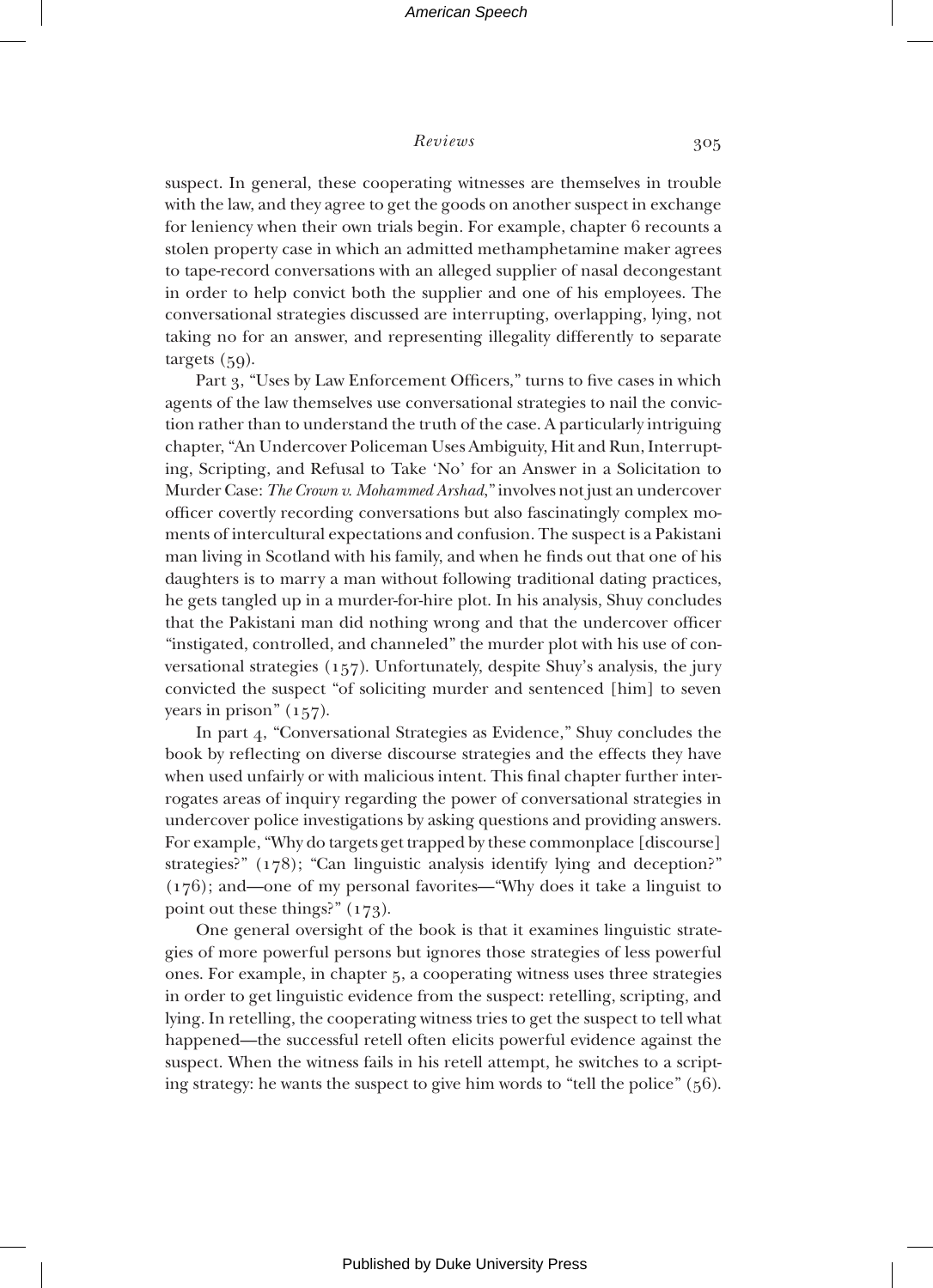## 306 american speech 82.3 (2007)

Since the scripting strategy also fails, the witness resorts to lying to get the suspect to provide evidence for his conviction. Shuy extensively analyzes the witness's conversational strategies, but of the suspect he says only that he "appeared to ignore" some of what the witness engaged in  $(54)$  and that he "avoided responding" to the witness's initiations (56). A more informative take on the process is what Cushman (1998, xiv) might term "the underside of power," those "strategies and attitudes of individuals who neither wholly comply [with], nor wholly resist" their interlocutors (20). The relationship between the undercover witness/officer and the suspect is rocky territory, though, because of the "shared knowledge" gap (Shuy 15). In other words, suspects presumably do not know they are being recorded, so the analysis of their resistance strategies needs careful handling.

One localized weakness is chapter 13: the case of a rogue cop and his "investigation" into a sex ring. Shuy has much to say about the intelligencegathering techniques used in the case; they are suspect at best and probably illegal in some instances. But he candidly admits that he has "no direct evidence of the way [the detective] abused the legal process with his conversational strategies" (134). This is the weakest chapter of the book, not because of the case itself or the narration, but simply because there is no linguistic data for analysis.

Overall, the text is a success. It is less technical than some of Shuy's earlier work, such as his 1998 book *The Language of Confession, Interrogation, and Deception*, in which we read of the importance of cohesion (55), sentence embedding  $(56)$ , syllable counts  $(70)$ , and intonation contours  $(71)$ , all in the same chapter. Nevertheless, Shuy does indeed provide his readers with concrete instances of discourse and illustrates how discourse analysis may be widely applied in legal settings. *Creating Language Crimes* will easily fit into any undergraduate course on discourse analysis, and it will serve as an excellent primer for nonspecialists who wish to understand how the study of language and the practice of law enforcement and investigation converge.

Further, the book suggests future directions in forensic linguistics. First, when will forensic linguistics take its rightful place in law enforcement practices? Shuy implies this question in his book, and the answer seems elusive. Second, where else are language crimes created? One shining possibility includes possible controversial practices used by military intelligence officers in places like Guantanamo Bay, Cuba, and in the Abu Ghraib prison scandal in Iraq. To what tactics might intelligence agents resort in order to get "the bad guys"? Do they ever go too far with their linguistic practices? If so, what linguistic features might signal this overextension? The powerful applicability of discourse analysis once again evinces itself in Shuy's book, and these kinds of analyses undoubtedly serve civil rights in much-needed ways.